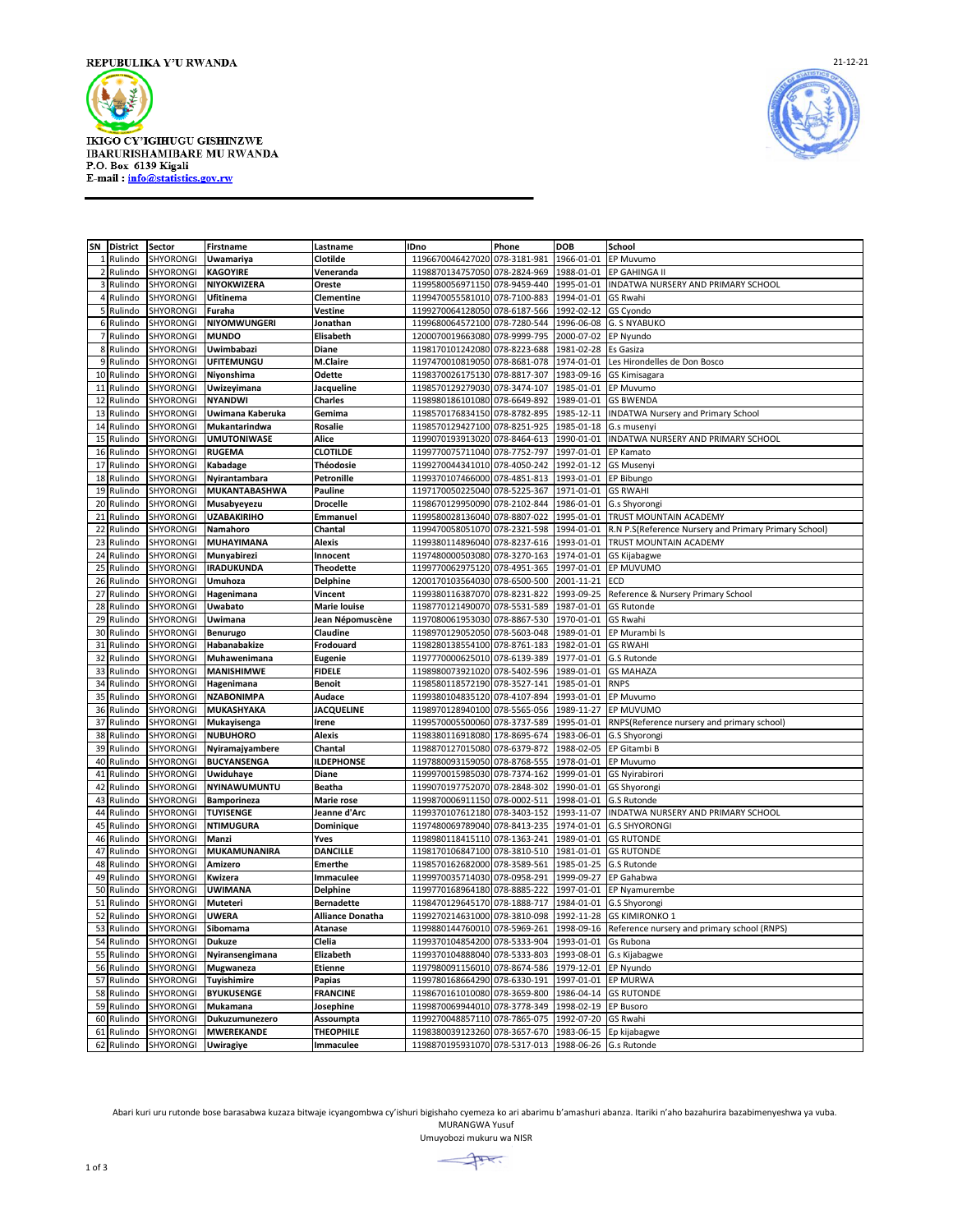

**IKIGO CY'IGIHUGU GISHINZWE IBARURISHAMIBARE MU RWANDA** P.O. Box 6139 Kigali<br>E-mail : info@statistics.gov.rw



|     | 63 Rulindo  | <b>SHYORONGI</b> | Nyirahavugimana       | Claudine              | 1199070130328180 078-2215-566 |              | 1990-05-12 E P Nyundo |                                      |
|-----|-------------|------------------|-----------------------|-----------------------|-------------------------------|--------------|-----------------------|--------------------------------------|
|     | 64 Rulindo  | SHYORONGI        | MUKAMUSANA            | <b>ROSE</b>           | 1199870015833030              | 078-6947-737 | 1998-01-01            | <b>GS GISIZA</b>                     |
|     | 65 Rulindo  | SHYORONGI        | Musabyimana           | Pauline               | 1199070130042080 078-2389-113 |              | 1990-12-12            | Ep Tumba public                      |
|     | 66 Rulindo  | SHYORONGI        | Furaha                | Jeannette             | 1199070179510150 078-4288-726 |              | 1990-11-15            | <b>Star Shine School</b>             |
| 67  | Rulindo     | SHYORONGI        | ABERE                 | Celine chadia         | 1200070104288080              | 078-7374-336 | 2000-11-01            | Ep mbatabata                         |
| 68  | Rulindo     | SHYORONGI        | Kubwimana             | Janvier               | 1198680129795090              | 078-8293-025 | 1986-01-01            | <b>GS Mukondo</b>                    |
| 69  | Rulindo     | SHYORONGI        | Nyiransengimana       | Marie                 | 1199070130080230              | 078-1507-682 | 1990-12-12            | <b>Gs MASHAKA</b>                    |
|     | 70 Rulindo  | SHYORONGI        | Ngezahayo             | SophieAline           | 1199170060994070 078-0861-677 |              | 1991-05-07            | G s kijabagwe                        |
| 71  | Rulindo     | SHYORONGI        | UWIZEYIMANA           | Faïna                 | 1198970165037010 078-5715-429 |              | 1989-09-12            | <b>GS RUTONDE</b>                    |
| 72  | Rulindo     | SHYORONGI        | Mukantagungira        | Francoise             | 1197670070422010              | 078-8267-522 | 1976-12-12            | G.S Shyorongi                        |
| 73  | Rulindo     | SHYORONGI        | Ndagiwenimana         | Jean Bosco            | 1199280096500080              | 078-8685-312 | 1992-01-01            | EP Nyamirembe                        |
|     | 74 Rulindo  | SHYORONGI        | Nyirandenzi           | <b>Marie Florence</b> | 1197670070598040 078-9870-566 |              | 1976-08-03            | EP MUVUMO                            |
|     | 75 Rulindo  | SHYORONGI        | <b>UWANYIRIMUHWE</b>  | Concilie              | 1198870129530350 078-3382-731 |              | 1988-01-01            | <b>GS KABUSUNZU</b>                  |
| 76  | Rulindo     | SHYORONGI        | Twagiramukiza         | Jean claude           | 1199480116588030 078-0860-196 |              | 1994-01-01            | G.S Gitaraga                         |
| 77  | Rulindo     | SHYORONGI        | Mukamana              | Jacqueline            | 1197370064243080 078-8851-958 |              | 1973-01-01            | Gs kanyinya                          |
|     | 78 Rulindo  | SHYORONGI        | <b>BISENGIMANA</b>    | Benjamin              | 1198180003993190 078-8523-569 |              | 1981-01-01            | Saint Nicolas P School               |
| 79  | Rulindo     | SHYORONGI        | Urayeneza             | Jeanette              | 1198670006301060 078-5532-536 |              | 1986-04-11            | G.s kijabagwe                        |
| 80  | Rulindo     | SHYORONGI        | <b>Byukusenge</b>     | <b>Floride</b>        | 1199170041461200              | 078-0513-145 | 1991-10-09            | Reference nursary and primary school |
| 81  | Rulindo     | SHYORONGI        | <b>MUSABYIMANA</b>    | Chantal               | 1199170112594030 078-0983-138 |              | 1991-01-01            | EP Urumuri                           |
| 82  | Rulindo     | SHYORONGI        | Tuyizere              | Emmanuel              | 1199380054475090 078-5679-433 |              | 1993-01-01            | Gs kijabagwe                         |
|     | 83 Rulindo  | SHYORONGI        | <b>UWANYIRIMUHWE</b>  | Concilie              | 1198870129530050 078-3382-731 |              | 1988-01-01            | <b>GS KABUSUNZU</b>                  |
| 84  | Rulindo     | SHYORONGI        | Imenyabayo            | Illuminée             | 1198970121443080              | 078-7380-172 | 1989-10-01            | GSGitanda                            |
| 85  | Rulindo     | SHYORONGI        | Mushimiyiyera         | Marie Aime            | 1199870075386120              | 078-0686-586 | 1998-03-05            | Ep Nyarurenzi                        |
| 86  | Rulindo     | SHYORONGI        | <b>Munezero</b>       | Noella                | 1200270017816090 078-6196-918 |              | 2002-01-24            | Gs Rutonde                           |
|     | 87 Rulindo  | SHYORONGI        | Mukankusi             | <b>Dative</b>         | 1198670181452130 078-8978-270 |              | 1986-08-02            | Star Shine School                    |
| 88  | Rulindo     | SHYORONGI        | <b>Batamuriza</b>     | Francine              | 1199370186138260              | 078-4339-129 | 1993-03-20            | <b>Gs Musenyi</b>                    |
| 89  | Rulindo     | SHYORONGI        | MUKANIYIGABA          | VESTINE               | 1198670128619320              | 078-8913-106 | 1986-01-01            | EP GATWA                             |
|     | 90 Rulindo  | SHYORONGI        | Ntirenganya           | Philippe              | 1199280052751060 078-7604-884 |              | 1992-01-01            | EPPAPRC Remera Rukoma                |
|     | 91 Rulindo  | SHYORONGI        | <b>Uwamariya</b>      | <b>Speciose</b>       | 1196970050498060 078-8753-116 |              | 1969-05-08            | G.S Kijabagwe                        |
| 92  | Rulindo     | SHYORONGI        | Uwingeneye            | Jean de Dieu          | 1198980129068050 078-3015-617 |              | 1989-01-01            | Ep nkanga                            |
| 93  | Rulindo     | SHYORONGI        | Masengesho            | Gaudence              | 1198270059684040              | 078-8828-363 | 1982-04-03            | G.S Rutonde                          |
| 94  | Rulindo     | SHYORONGI        | Mukabatsinnda         | <b>Marie solange</b>  | 1199170108898100 078-1485-009 |              | 1991-11-16            | G.s cyeru                            |
|     | 95 Rulindo  | SHYORONGI        | Ngendahayo            | Alphonse              | 1197680070565010 078-8778-023 |              | 1976-01-01            | G.S Rutonde                          |
| 96  | Rulindo     | SHYORONGI        | Harindimana           | Gervais               | 1198780180234150 078-5707-881 |              | 1987-07-07            | GS kijabagwe                         |
| 97  | Rulindo     | SHYORONGI        | <b>Mukarusine</b>     | Pelagie               | 1198470149460030 078-5809-169 |              | 1984-01-01            | Kigali Pacific College               |
| 98  | Rulindo     | SHYORONGI        | <b>MUKANJISHI</b>     | Josephine             | 1197470069828020              | 078-5648-852 | 1974-01-01            | <b>GS KIJABAGWE</b>                  |
| 99  | Rulindo     | SHYORONGI        | <b>Niyibizi</b>       | Alphonsine            | 1198770105158030 078-4002-628 |              | 1987-04-16            | <b>Gs Gisiza</b>                     |
| 100 | Rulindo     | SHYORONGI        | <b>Nyirampore</b>     | Eugenie               | 1198770055891060 078-7387-354 |              | 1987-01-01            | EP Nyamirembe                        |
| 101 | Rulindo     | SHYORONGI        | <b>UKWIYIMPUNDU</b>   | <b>Marie Gloriose</b> | 1197270016175060              | 078-8747-806 | 2021-03-18            | <b>Trust Mountain Academy</b>        |
| 102 | Rulindo     | SHYORONGI        | Maniragena            | Patricie              | 1198270135535040 078-3001-682 |              | 1982-01-01            | G.s Rusiga                           |
| 103 | Rulindo     | SHYORONGI        | Kanyange              | Annonciata            | 1197370001413080 078-5364-011 |              | 1973-01-01            | MAI CHILDHOODACADEMY                 |
| 104 | Rulindo     | SHYORONGI        | Nyirabageni           | Alphonsine            | 1197470069796070 078-9709-927 |              | 1974-11-01            | GS Gisiza                            |
| 105 | Rulindo     | SHYORONGI        | Akimana               | Annick                | 1199370104952040 078-4300-639 |              | 1993-01-01            | Ep Nyarunyinya                       |
| 106 | Rulindo     | SHYORONGI        | <b>URIMUBENSHI</b>    | Jean Damascene        | 1197680070524070 078-3329-657 |              | 1976-01-01            | <b>GS RWAHI</b>                      |
| 107 | Rulindo     | SHYORONGI        | Mushimiyimana         | <b>Marie Rose</b>     | 1198070114475220 078-8688-034 |              | 1980-08-01            | G.S Kijabagwe                        |
| 108 | Rulindo     | SHYORONGI        | Ishimwe               | Victoire              | 1199470058076080 078-0475-076 |              | 1994-06-01            | <b>G.S MUZINGIRA</b>                 |
| 109 | Rulindo     | SHYORONGI        | MUKAKAMEGERI          | Laurence              | 1197470069858080              | 078-6649-879 | 1974-01-01            | <b>E.P NYUNDO</b>                    |
| 110 | Rulindo     | SHYORONGI        | Uwimana               | Beatha                | 1197670070424090              | 078-2132-958 | 1976-12-12            | G.s shyorong                         |
| 111 | Rulindo     | SHYORONGI        | Maniraguha            | <b>Marie chantal</b>  | 1199670054116080              | 078-3216-224 | 1996-03-12            | <b>Gs Musenyi</b>                    |
| 112 | Rulindo     | SHYORONGI        | <b>IKORUKWISHAKA</b>  | Jean Marie            | 1199980101414100 078-0090-334 |              | 1999-01-01            | Reference nursery and primary school |
| 113 | Rulindo     | SHYORONGI        | ABIJURU MUGIRANEZA    | <b>HELENE</b>         | 1199270109906190              | 078-6386-497 | 1992-12-11            | G S BWISIGE                          |
| 114 | Rulindo     | SHYORONGI        | <b>UWARIHORANA</b>    | Joséphine             | 1198670122970040              | 078-3680-619 | 1986-03-10            | <b>G.S SHYORONGI</b>                 |
| 115 | Rulindo     | SHYORONGI        | Muhawenayo            | Chantal               | 1199070090292140 078-6027-438 |              | 1990-02-08            | EP Bibungo                           |
|     | 116 Rulindo | SHYORONGI        | <b>UWINEZA</b>        | Jeanne                | 1198370088377020 078-3504-233 |              |                       | 1983-12-15 GS Kijabagwe              |
|     | 117 Rulindo | <b>SHYORONGI</b> | Niyonsaba             | Verena                | 1197970130762220 078-3788-787 |              | 1979-01-01 GS Rwahi   |                                      |
|     | 118 Rulindo | SHYORONGI        | <b>NIYIGENA</b>       | Madeleine             | 1199070088807150 078-5990-422 |              | 1990-12-10            | EP Nyamirembe                        |
|     | 119 Rulindo | SHYORONGI        | <b>Tuyisenge</b>      | Ernestine             | 1198570184402080 078-3769-127 |              | 1985-01-01            | GS Gisiza                            |
|     | 120 Rulindo | SHYORONGI        | Mukamurigo            | Valentine             | 1197170050094090 078-7759-989 |              | 1971-01-01            | G.S Shyorongi                        |
| 121 | Rulindo     | SHYORONGI        | Sezibera              | Jean Bosco            | 1198080113631030 078-8565-503 |              | 1980-01-01            | EP Nyamirembe                        |
| 122 | Rulindo     | SHYORONGI        | <b>DUUSENGEYEHOVA</b> | <b>SERAPHINE</b>      | 1199570029693050 078-0764-245 |              | 1995-01-01            | Reference Nursery and Primary School |
| 123 | Rulindo     | <b>SHYORONGI</b> | <b>Hitiyise</b>       | Haruna                | 1199080130315040 078-3037-943 |              | 1990-01-01            | INDATWA NURSERY and PRIMARY SCHOOL   |
|     | 124 Rulindo | SHYORONGI        | Mukasekuru            | <b>Marie Claire</b>   | 1197970091089050 078-3277-141 |              | 1979-01-01            | GS Rwahi                             |
|     | 125 Rulindo | SHYORONGI        | Niyonsenga            | Felicien              | 1198880134786020 078-8293-022 |              | 1988-01-01            | GS Rwahi                             |

Abari kuri uru rutonde bose barasabwa kuzaza bitwaje icyangombwa cy'ishuri bigishaho cyemeza ko ari abarimu b'amashuri abanza. Itariki n'aho bazahurira bazabimenyeshwa ya vuba. MURANGWA Yusuf

Umuyobozi mukuru wa NISR